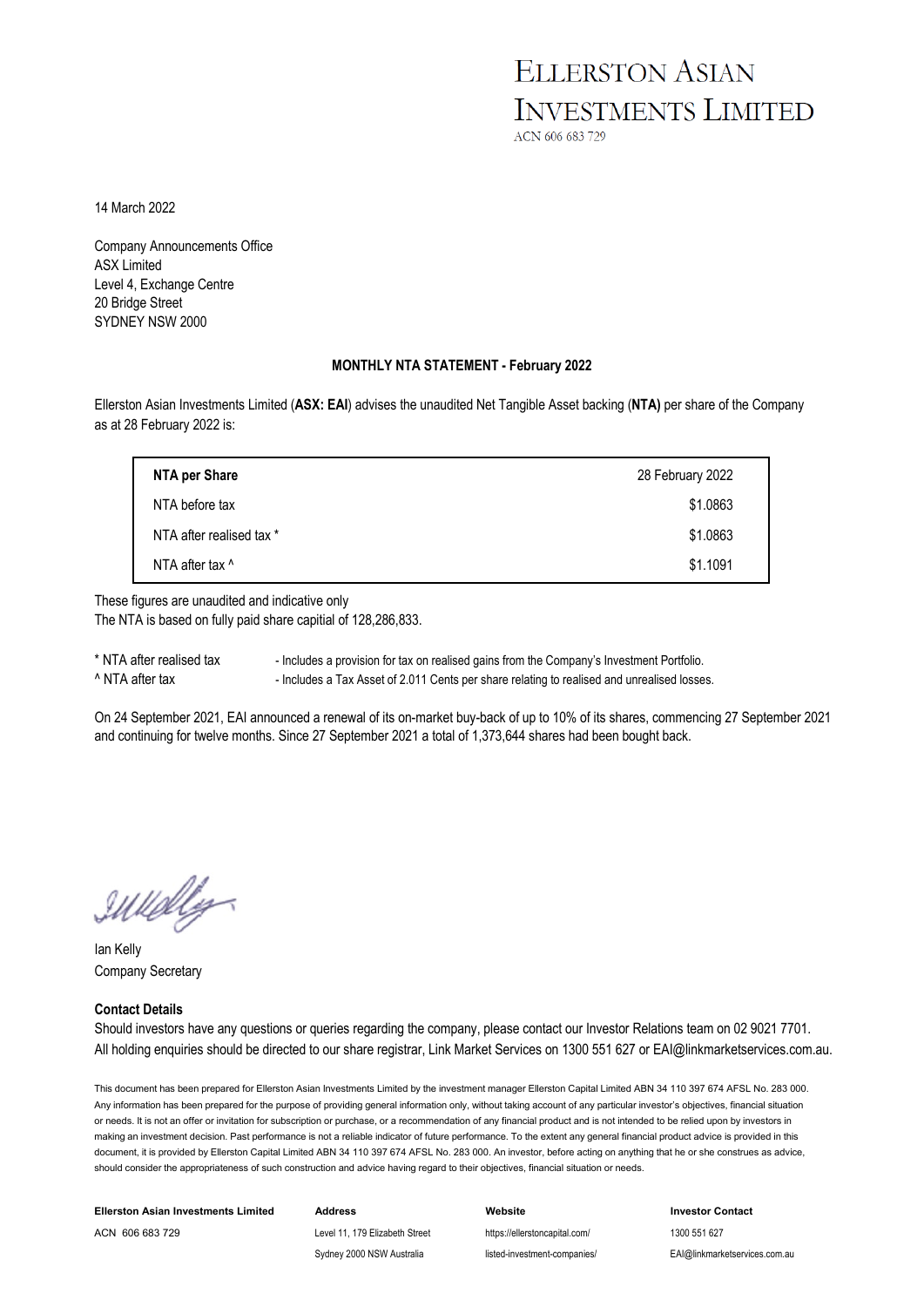

# Ellerston Asian Investments Limited (ASX: EAI)

#### Monthly Newsletter, February 2022

#### Key Information

| Listing Date^^                   | 4 September 2015 |
|----------------------------------|------------------|
| NTA (before tax)*                | \$1.0863         |
| NTA (after realised<br>tax)^     | \$1.0863         |
| NTA (after tax)**                | \$1.1091         |
| Share Price at<br>28/02/2022     | \$0.985          |
| EAI Market<br>Capitalisation     | \$126.4 Million  |
| Average<br><b>Management Fee</b> | 0.82%            |
| Performance Fee                  | 15%              |

\* NTA (before tax) – Includes taxes that have been paid.

 $\land$  NTA (after realised tax) - Includes a provision for tax on realised gains from the Company's Investment Portfolio.

\*\* NTA (after tax) - Includes a Tax Asset of 2.011 Cents per share relating to realised and unrealised losses.



**CERTIFIED BY RIAA** 

#### Performance Summary

| Performance      | 1 Month  | 3<br>Months | 6 Months  | 1 Year    | 3 Years<br>(p.a.) | 5<br>Years<br>(p.a.) | <b>Since</b><br>Inception <sup>^^</sup><br>(p.a.) |
|------------------|----------|-------------|-----------|-----------|-------------------|----------------------|---------------------------------------------------|
| Net <sup>^</sup> | $-5.78%$ | $-7.21%$    | $-10.05%$ | $-11.92%$ | 5.32%             | 7.60%                | 5.58%                                             |
| Benchmark*       | $-5.24%$ | $-6.50\%$   | $-10.27%$ | $-10.25%$ | 3.86%             | 6.98%                | 6.38%                                             |
| Alpha            | $-0.54%$ | $-0.71%$    | 0.22%     | $-1.67%$  | 1.46%             | 0.62%                | $-0.80%$                                          |

^ The net return figure is calculated before all tax provisions, after fees & expenses, includes the effects of the share buyback, and excluding the effects of option exercise dilution. Past performance is not a reliable indication of future performance \*MSCI Asia ex Japan (non-accumulation) (AUD)

Ellerston Asian Investments (EAI) was down 5.78% (net) in February versus the MSCI Asia ex Japan Index which was down 5.24%.

EAI aims to have a sustainable dividend policy based on multiple years of profit reserves. As at the end of February 2022, EAI's dividend profit reserve was approximately 17.4 cents per share.

It was another volatile month for Asian markets driven by rising geopolitical tensions and renewed regulatory and COVID related concerns in China.

#### Geopolitical Risks

Global markets were roiled during the month by Russia's military incursion into Ukraine. The Russia/Ukraine situation has a number of potential implications for Asian markets. Firstly, Ukraine is a major global supplier of gases used in the manufacturing process for many products including semiconductors. For instance, Ukraine is responsible for 70% of global Neon gas, 40% of the world's Krypton and 30% of global Xeon supply. The armed conflict could therefore disrupt already fragile global supply chains. Our channel checks with semiconductor companies in the EAI portfolio suggest that there is sufficient (up to 6 months) specialty gas inventory on hand to navigate any short term supply disruptions. A prolonged military conflict however could materially impact global semiconductor production.

The second implication is the surge in oil and commodity prices. Russia is the third largest producer of oil in the world and a major producer of natural gas, aluminium, thermal coal and palladium. Potential curbs on the country's oil exports either through voluntary trade withdrawal or external sanctions have created an exogenous shock to energy and commodity prices. Asian countries with the exception of Malaysia are major importers of oil in particular. Higher energy prices will put upward pressure on inflation and could have an adverse impact on near term growth across the region. This is a risk we are monitoring, particularly with our overweight position in India. EAI has a very stringent ESG (Environmental, Social and Governance) policy and therefore has no direct exposure to the energy sector other than via conglomerate Reliance Industries. We note also that higher energy and commodity prices could result in margin pressure for many supply chain companies. The EAI portfolio is skewed towards companies with pricing power such as TSMC and Samsung Electronics.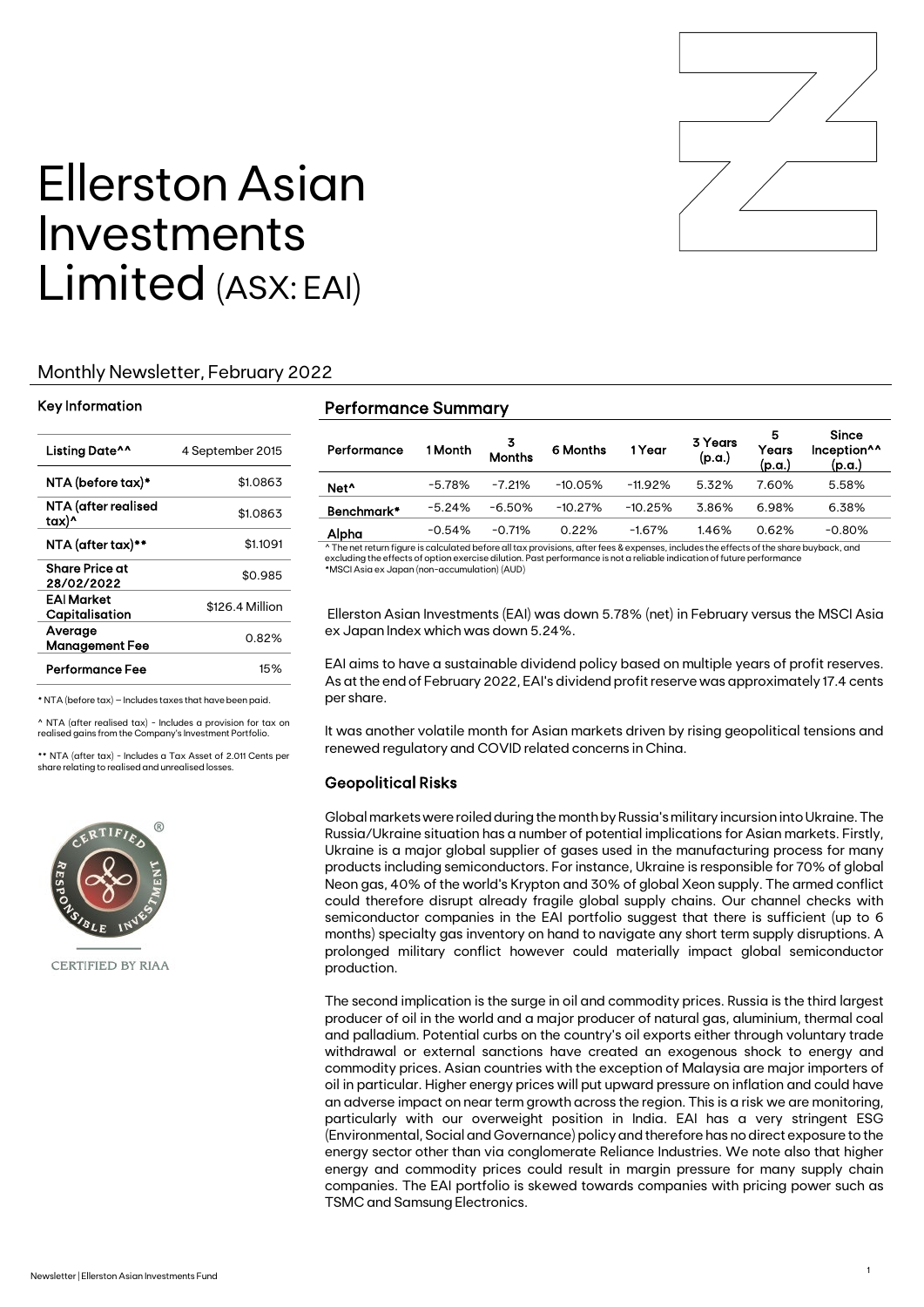Finally, the outcome of the Russia/Ukraine situation could have potential read-throughs on how China handles the matter of Taiwan sovereignty. There are concerns that a lenient response from NATO allies on Russia could embolden China to take a more forceful approach to Taiwan. Although we believe a China invasion of Taiwan is a non-zero probability, it is certainly not our base case because of the latter's dominant position in global semiconductor manufacturing (~70% global market share in foundry). As such, an incursion into Taiwan risks destroying important semiconductor infrastructure that China needs in order to achieve its economic goals. Further, China has not been involved in any armed conflicts since 1979 and has instead focused on 'soft diplomacy' and playing the long game on geopolitical matters. For example, China has openly urged Russia to resolve the current Ukraine crisis through dialogue.

#### China Risks Resurface

February saw a resurfacing of regulatory and COVID concerns in China. On the regulatory front, new restrictions on the live streaming, ridehailing and food delivery platforms created a fresh wave of negative sentiment for the internet sector. The regulatory crackdown over the past 12 months has eroded significant corporate and shareholder value, with most companies down 50-70% from their February 2021 highs. Many internet names are now trading at trough valuations with multiples akin to value stocks. For example, Tencent and Alibaba are currently trading at 20x and 11x forward P/E respectively. Yet both companies continue to operate growth businesses with enormous scale, excellent balance sheets, good free cash flow generation and likely to sustain double digit earnings growth in the long term. Although we acknowledge 'cheap' valuations alone are an insufficient precondition for these companies to outperform, they are now trading at levels where there is undoubtedly a margin of safety for patient investors. We remain cautiously optimistic on the China internet sector and expect the regulatory environment to turn more benign this year. A break in policy announcements along with the potential resumption of IPO, M&A and online games approval activity are the positive catalysts we are watching for.

On COVID, surging cases in HK saw the local government re-introduce stringent social distancing restrictions. This dashed hopes that the Chinese Government would relax its COVID-zero policy post the Winter Olympics. A possible reason behind China's reluctance to reopen is the lower efficacy of the domestic Sinovac and CanSino vaccines. So despite high double dose vaccine penetration rates (90%+ in China and 69% in HK), the Government is likely concerned about the potential stress on the hospital system if the country was to fully reopen. During the month however, China approved Pfizer's COVID antiviral pill (Paxlovid) for domestic use. The rollout of Paxlovid in the coming months could pave the way for a formal reopening. Until then, China remains susceptible to COVID related disruptions.

Despite the ongoing regulatory and COVID related risks, we continue to be constructive on the outlook for Chinese equities. We believe slowing consumption and GDP growth is likely to result in easier monetary policy, progressive moderation of China's COVID zero policy and a more benign regulatory environment. This should provide a supportive backdrop for Chinese equities to outperform in 2022. As such, China/HK remains our largest country exposure in the portfolio.

#### Portfolio Performance Summary

Taiwan and Hong Kong were the largest contributors to alpha during February. Whilst, China and South Korea were the largest detractors. At a sector level, Information Technology and Consumer Discretionary were the biggest contributors to performance. Meanwhile, Financials and Industrials were the worst performers.

At a company level, Unimicron and Mengniu Dairy were the main alpha generators for the portfolio. Unimicron reported very strong 4Q21 numbers during the month with revenues and net profit up 35%YoY/144%YoY respectively. Unimicron is one of the biggest beneficiaries of the supply shortage situation in the IC substrate market and this should underpin ~35% earnings CAGR in the next 3 years. Meanwhile Mengniu's continued outperformance was driven by rotation into high quality stocks amidst the market volatility.

Wuxi Biologics and CATL were the biggest drags on performance. Wuxi Biologics was sold off after the company was placed on the US Unverified List on the grounds that certain end-use verifications of equipment exported from the US have not been conducted over the past two years. There remains uncertainty on if/when the company can be removed from the Unverified List and also the potential impact to Wuxi's future growth prospects. As such, we exited from Wuxi during the month. Meanwhile, the share price weakness in CATL reflected investor concerns over rising input costs and rumours that the company could face US sanctions. We see very little reason for CATL to be sanctioned. The company has also subsequently verified that it does not use any US originated technology or equipment in its battery production, which would suggest minimal earnings impact even if sanctions were to be imposed.

As always, if you have any questions regarding any aspect of the Fund or the portfolio, please feel free to contact us at info@ellerstoncapital.com.

Kind regards, Fredy Hoh